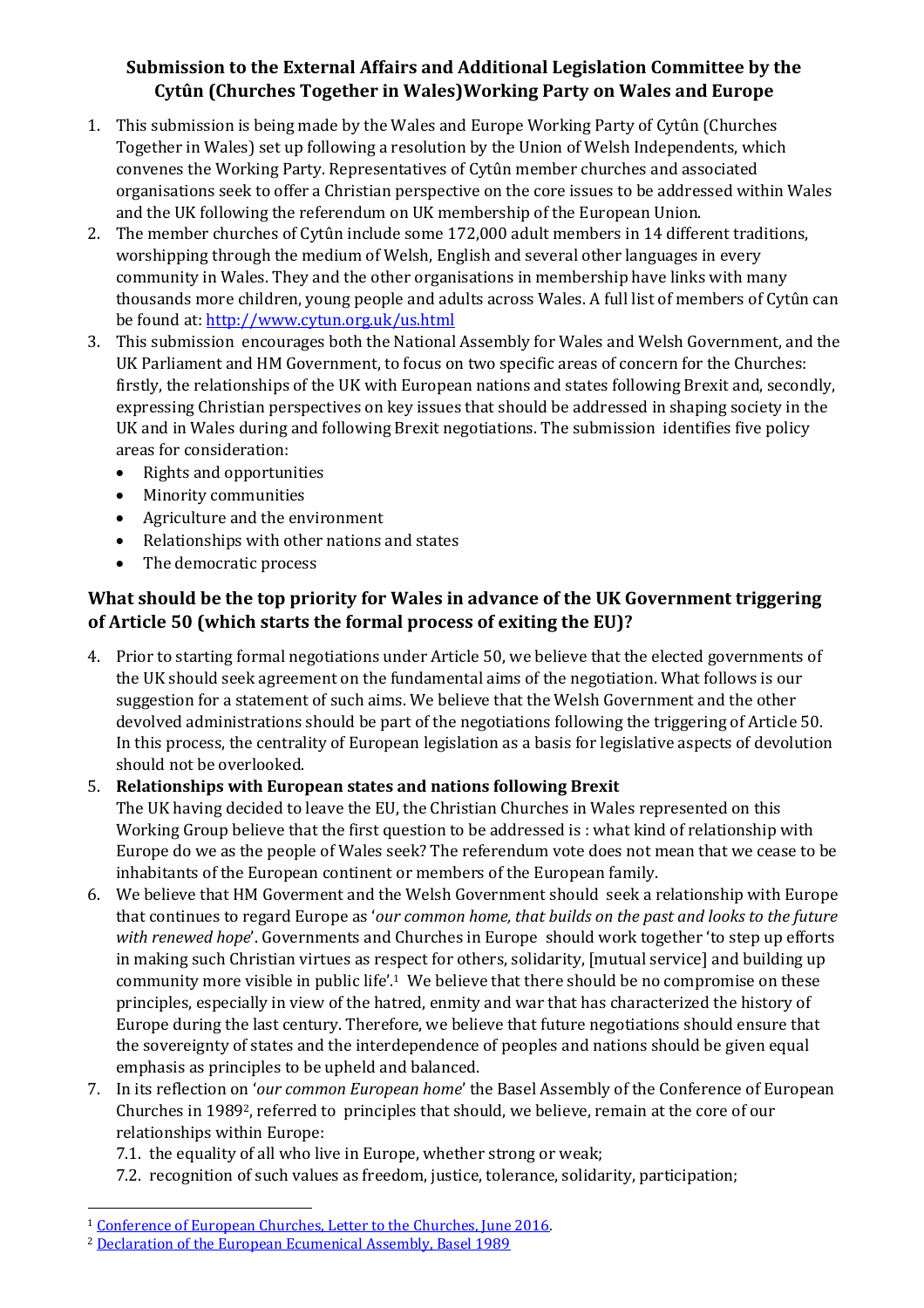- 7.3. a positive attitude towards adherents of different religions, cultures and world views;
- 7.4. the promotion of dialogue instead of resorting to resolving conflicts through violence.

## 8. **Key policy areas to be addressed**

In applying these general principles to our future European relationships and our national priorities we believe that a number of key policy areas should be addressed:

## 9. **Rights and opportunities**

- 9.1. Offering swift reassurance to EU citizens whose status is currently uncertain.
- 9.2. Protecting the status and rights of vulnerable and disabled people, the elderly and children.
- 9.3. Ensuring that young pople have appropriate educational and employment opportunities during the period of greater economic uncertainty that is ahead, including continued participation in programmes such as Horizon 2020.
- 9.4. Being welcoming to the stranger and the poor among us, including continued participation in EU and Europe-wide programmes of resettlement of refugees.
- 9.5. Protecting individual and workers' rights, ensuring that rights currently guaranteed at EU level are written down into UK and/or Welsh law.

## 10. **Minority communities**

- 10.1. HM Government and the Welsh Government should continue to protect the rights of minority Communities, especially those who currently feel vulnerable as a result of hate crimes and abuse.
- 10.2. Both Governments should guarantee, through appropriate legislation and adequate funding, the nurture and encouragement of minority languages, particularly but not exclusively, the Welsh language. As Welsh will lose its co-official status at EU level when we leave the EU, we believe that an analogous status should be introduced at UK level for Welsh (and also for Scottish and Irish Gaelic)

### 11. **Agriculture and the environment**

- 11.1. We believe that, either through continued membership of the EEA and/or EFTA, or by writing down into UK and Welsh law, policies and funding should remain in place aimed at protecting the environment, tackling climate change and countering their effects on biodiversity.
- 11.2. We recognise that the current uncertainty is challenging for agriculture in Wales. We therefore encourage both Governments to ensure a transition from CAP funding that will not threaten future agricultural livelihoods, especially of small and medium sized family farms (including hill farms), which are vital to the Welsh rural economy and culture.

## 12. **Relationships with other nations and states**

12.1. As a fundamental basis for future relationships with countries both within and outside the European continent, we need to ensure that being good neighbours to other countries is a key aspect of our fiscal, economic, international development, and foreign policy.

## 13. **The democratic process**

- 13.1. The referendum on UK membership of the EU has itself raised two related issues with regard to the future of democracy within these nations and especially, for us, within Wales:
	- 13.1.1. the deep differences revealed by the result between different sectors of society and different geographical areas;
	- 13.1.2. aspects of our political culture and processes, and how to include the entire population within our politics (that is, addressing the so-called democratic deficit).
- 14. We are in process of inviting experts in the areas above to write short briefing papers on these topics. We hope to be able to share these, as appropriate, with HM Government and the Welsh Government, with a view to initiating a dialogue between churches and government on issues that we believe to be crucial to Wales during the coming years. We remain ready at any stage of the Committee's consultative process to elaborate on our concerns, either face to face or through further written evidence.